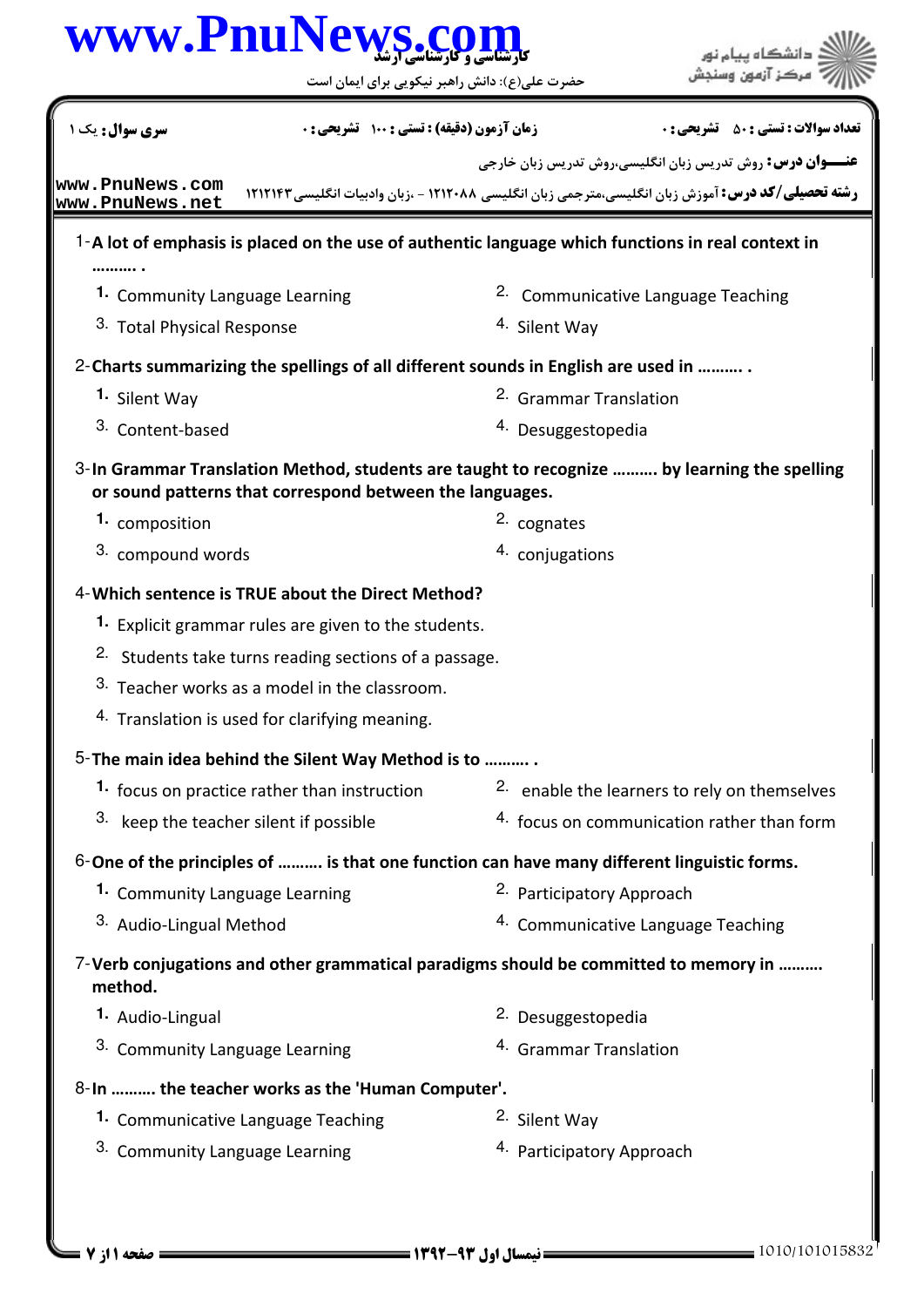## كارشناسي و كارشناسي ارشد **[www.PnuNews.com](http://www.PnuNews.com)**

حضرت علي(ع): دانش راهبر نيكويي براي ايمان است

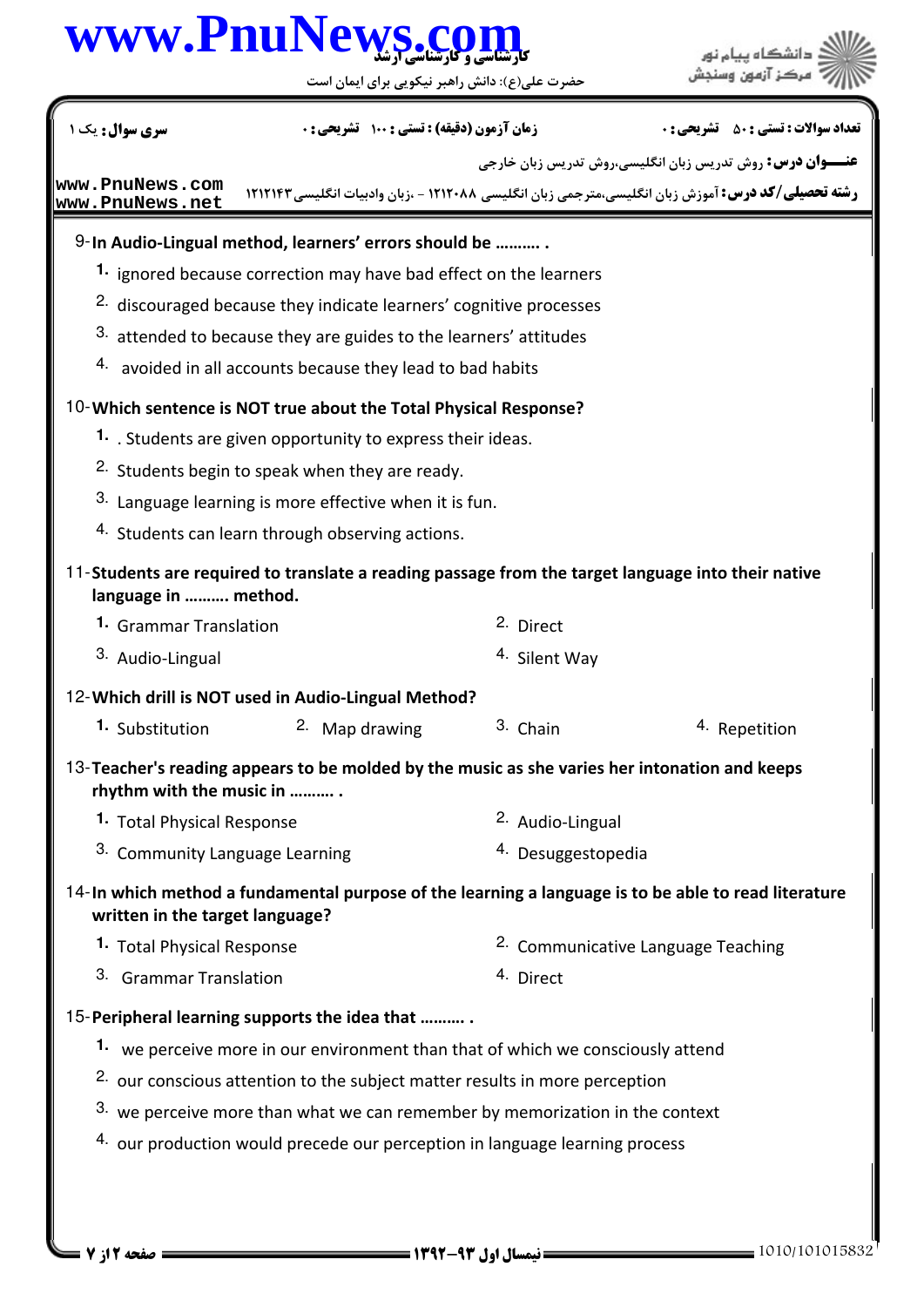### كارشناسي و كارشناسي ارشد **[www.PnuNews.com](http://www.PnuNews.com)** .<br>: دانشڪاه پيا<mark>ء نور</mark><br>: مرڪز آزمون وسنڊش حضرت علي(ع): دانش راهبر نيكويي براي ايمان است نعداد سوالات : تستي : ۵۰ تشريحي : . زمان آزمون (دقيقه) : تستي : ۱۰۰ تشريحي : . سري سوال : يک 1 **عنـــوان درس:** روش تدریس زبان انگلیسی،روش تدریس زبان خارجی **[www.PnuNews.com](http://pnunews.com) رشته تحصیلی/کد درس:** آموزش زبان انگلیسی،مترجمی زبان انگلیسی ۱۲۱۲۰۸۸ - ،زبان وادبیات انگلیسی۲۱۲۱۴۳ **[www.PnuNews.net](http://pnunews.net)**16- The teacher applying the Community Language Learning method considers his students as ............ 2. passive participants **1.** language counselors 3. well-trained parrots and the set of the series of the series of the series of the series of the series of the series of the series of the series of the series of the series of the series of the series of the series of t 17- The teacher should demonstrate, not explain or translate in .......... method. **1.** Audio-Lingual <sup>2.</sup> Total Physical Response 3. Direct 4. Silent Way 18-The proponents of .......... believe that the superior knowledge and power of teacher can be threatening. 1. Community Language Learning **2. Desuggestopedia** Communicative Language Teaching Total Physical Response 3. 4. 19-Dramatization and infantilization are two techniques employed in ........... 2. Total Physical Response **1.** Silent Way 3. Desuggestopedia 4. Community Language Learning 20-The primary skills to be developed in Grammar Translation Method are .......... . 2. Grammar and pronunciation **1.** Listening and speaking  $3.$  Vocabulary and punctuation  $4.$  Reading and writing 21-One of the elements for nondefensive learning is .......... which means that students should be given an opportunity to assert themselves.

1. reflection  $2.$  aggression  $3.$  retention  $4.$  discrimination 3. retention

#### 22- Affective filter is a condition for acquisition which describes that ...........

- 1. teacher should use language that is just in advance of students' current level
- $2.$  if the input is comprehensible, the acquisition proceeds naturally
- $3.$  unconscious acquisition is favored over more conscious learning
- 4. when anxiety is reduced, the students' self-confidence is enhanced
- 23-In Total Physical Response, the right hemisphere of the brain controls ...........
	- **1.** imperative sentences and the sense of the sense of the sense of the sense of the sense of the sense of the sense of the sense of the sense of the sense of the sense of the sense of the sense of the sense of the sense
	- 4. word order sequence 3. word recognition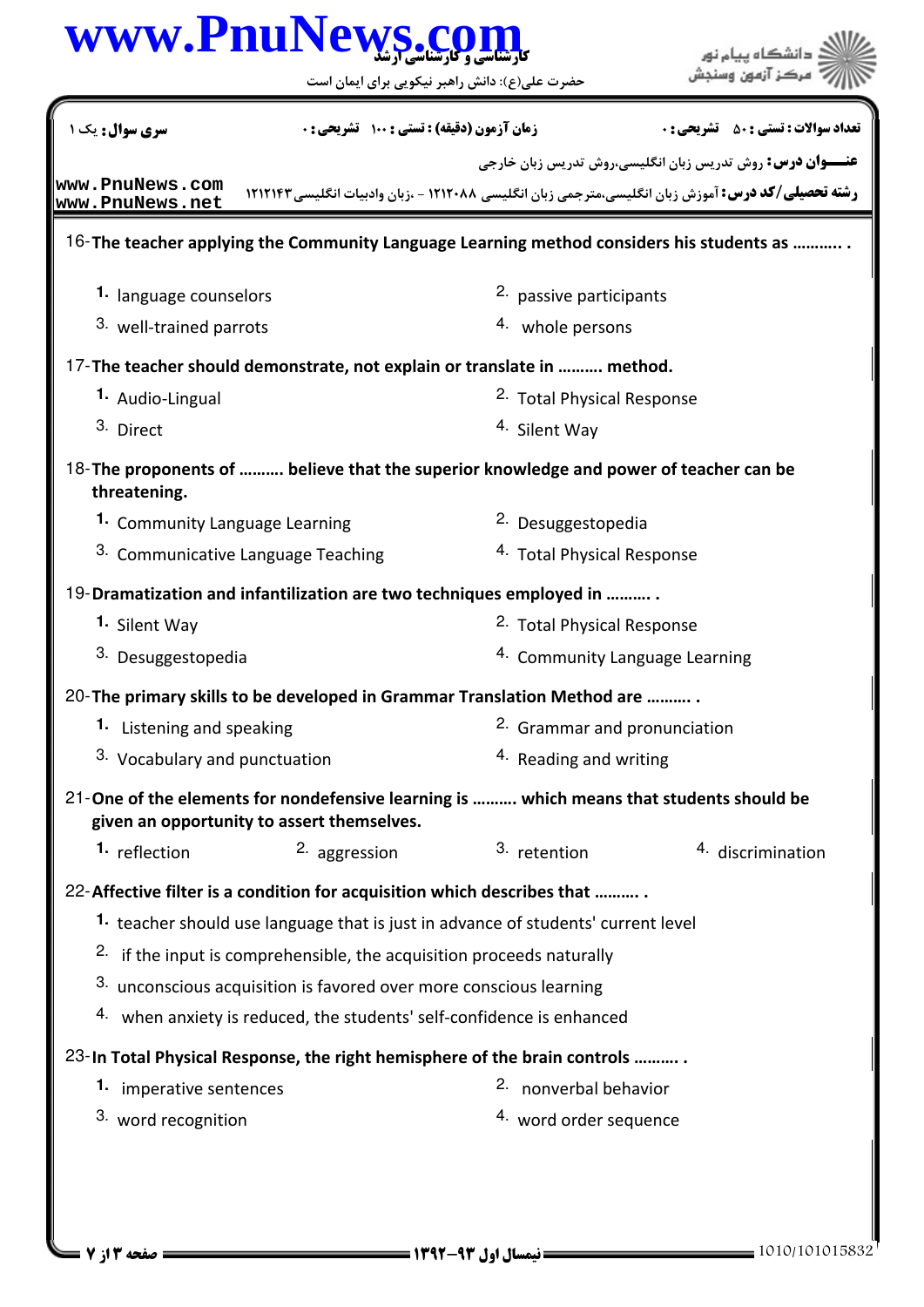## كارشناسي و كارشناسي ارشد **[www.PnuNews.com](http://www.PnuNews.com)**

حضرت علي(ع): دانش راهبر نيكويي براي ايمان است

**عنـــوان درس:** روش تدریس زبان انگلیسی،روش تدریس زبان خارجی **رشته تحصیلی/کد درس:** آموزش زبان انگلیسی،مترجمی زبان انگلیسی ۱۲۱۲۰۸۸ - ،زبان وادبیات انگلیسی۲۱۲۱۴۳ نعداد سوالات : تستي : ۵۰ تشريحي : . زمان آزمون (دقيقه) : تستي : ۱۰۰ تشريحي : . سري سوال : يک 1 Which one is among the principles of Total Physical Response? 24- Meaning in the target language can often be conveyed through actions by the students. **1.** <sup>2.</sup> The students' speaking should be developed before understanding of the target language. 3. Pattern practice helps students to form habits which enable the students to use the patterns  $4.$  Language learners are intelligent and bring the experience of already learning a language. 25-The statement that "Teaching should be subordinated to learning" is one of the basic principles of the …………….. . 2. Task-based Language Teaching 4. Cooperative Learning **1. Participatory Approach** 3. Silent Way Method 26-Communication takes place on two planes of conscious and subconscious in ........... **1.** Total Physical Response **Desuggestopedia 2.** Desuggestopedia 3. Communicative Language Teaching  $\mu$  and  $\mu$  Community Language Learning 27-Students should learn about cohesion and coherence of language which bind the sentences together in ………. . **1.** Task-based Language Teaching **Cooperative Learning 1.** Task-based Language Teaching <sup>3.</sup> Communicative Language Teaching **Participatory Approach** 28- Which one is NOT among the features of communicative activities? **1.** Feedback <sup>2.</sup> Choice <sup>3.</sup> Information gap <sup>4.</sup> Reasoning gap 29-Backward build-up is a technique used in .......... method. 2. Grammar Translation 3. Communicative Language Teaching  $\mu$  and  $\mu$  Audio-Lingual 1. Direct 30-The syllabus is not based on linguistic structure, but on situations or topics in .......... method. 2. Audio-Lingual 4. Community Language Learning 1. Direct 3. Desuggestopedia 31-In communicative Language Teaching, ........... 1. the teacher moves from group to group offering advice and answering question  $2.$  the students take turns tapping out the sentences of their choice on the word chart  $3.$  the teacher answers the students' questions by drawing on the blackboard or giving examples  $4.$  communicative interaction encourages competition among students within the groups **[www.PnuNews.com](http://pnunews.com) [www.PnuNews.net](http://pnunews.net)**

1010/101015832 1392-93 نيمسال اول 4 از 7 صفحه

.<br>دانشگاه پيام نور<br>مرکز آزمون وسنجش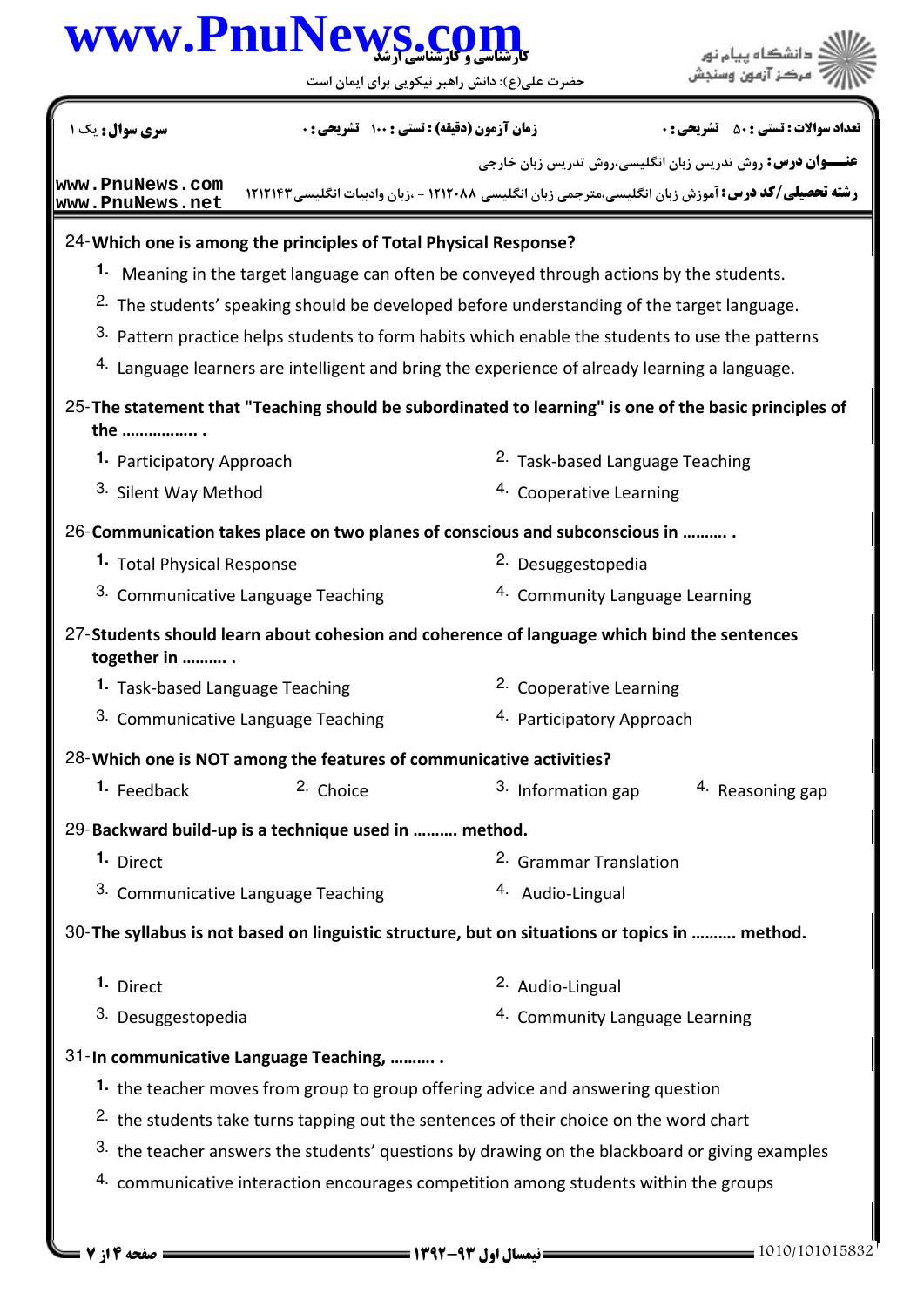# كارشناسي و كارشناسي ارشد **[www.PnuNews.com](http://www.PnuNews.com)**

حضرت علي(ع): دانش راهبر نيكويي براي ايمان است

| سری سوال: یک ۱                     | <b>زمان آزمون (دقیقه) : تستی : 100 تشریحی : 0</b>                                                   |                                       | نعداد سوالات : تستي : 50 ٪ تشريحي : 0                                                                    |  |
|------------------------------------|-----------------------------------------------------------------------------------------------------|---------------------------------------|----------------------------------------------------------------------------------------------------------|--|
|                                    |                                                                                                     |                                       | <b>عنـــوان درس:</b> روش تدریس زبان انگلیسی،روش تدریس زبان خارجی                                         |  |
| www.PnuNews.com<br>www.PnuNews.net |                                                                                                     |                                       | <b>رشته تحصیلی/کد درس:</b> آموزش زبان انگلیسی،مترجمی زبان انگلیسی ۱۲۱۲۰۸۸ - ،زبان وادبیات انگلیسی۱۲۱۲۱۴۳ |  |
|                                    | 32- Which one is NOT related to the strong version of communicative approach?                       |                                       |                                                                                                          |  |
| 1. Content-based Instruction       |                                                                                                     | 2. Participatory Approach             |                                                                                                          |  |
|                                    | <sup>3.</sup> Communicative Language Teaching                                                       |                                       | <sup>4.</sup> Task-based Language Teaching                                                               |  |
| out job applications.              |                                                                                                     |                                       | 33-In , adults learn language skills by studying vital life-coping or survival skills, such as filling   |  |
|                                    | 1. Community Language Learning                                                                      |                                       | <sup>2.</sup> Competency-based Instruction                                                               |  |
|                                    | 3. Language for specific purposes                                                                   |                                       | 4. Language for academic purposes                                                                        |  |
|                                    | as specialized vocabulary-building activities, etc.                                                 |                                       | 34-   supports students through the use of particular instructional techniques and materials such        |  |
| 1. Adjunct model                   |                                                                                                     | <sup>2.</sup> Whole language approach |                                                                                                          |  |
|                                    | 3. Language competence                                                                              |                                       | 4. Sheltered-language instruction                                                                        |  |
|                                    | 35-Zone of proximal development is                                                                  |                                       |                                                                                                          |  |
|                                    | 1. the area which learners approximately develop their language learning                            |                                       |                                                                                                          |  |
|                                    | <sup>2.</sup> the field of actual development which learners are able to approximate their learning |                                       |                                                                                                          |  |
|                                    | 3. the distance between the actual developmental level and the level of potential development       |                                       |                                                                                                          |  |
|                                    | 4. the region that learning is best served by collaboration between teacher and students            |                                       |                                                                                                          |  |
|                                    | 36-Which sentence is NOT true about synthetic/analytic syllabi?                                     |                                       |                                                                                                          |  |
|                                    | 1. Task-based syllabus falls into the category of a synthetic syllabus.                             |                                       |                                                                                                          |  |
|                                    | <sup>2.</sup> Synthetic syllabi comprise linguistic units that are ordered logically.               |                                       |                                                                                                          |  |
|                                    |                                                                                                     |                                       | 3. Analytic syllabi are organised in terms of the purposes for which people are learning language.       |  |
|                                    | 4. Second language research supports the use of analytic syllabi.                                   |                                       |                                                                                                          |  |
| linguistic items are called        | 37-The types of task that are designed to raise students' consciousness with regard to specific     |                                       |                                                                                                          |  |
| 1. communicative tasks             |                                                                                                     | 2. constructive tasks                 |                                                                                                          |  |
| 3. manipulative tasks              |                                                                                                     | 4. focused tasks                      |                                                                                                          |  |
| the input is called                | 38-The process of using particular vocabulary items or grammar structures with great frequency in   |                                       |                                                                                                          |  |
| 1. input focused                   |                                                                                                     | 2. input flooding                     |                                                                                                          |  |
| 3. input construction              |                                                                                                     | 4. input enhancement                  |                                                                                                          |  |
|                                    |                                                                                                     |                                       |                                                                                                          |  |
|                                    |                                                                                                     |                                       |                                                                                                          |  |
|                                    |                                                                                                     |                                       |                                                                                                          |  |

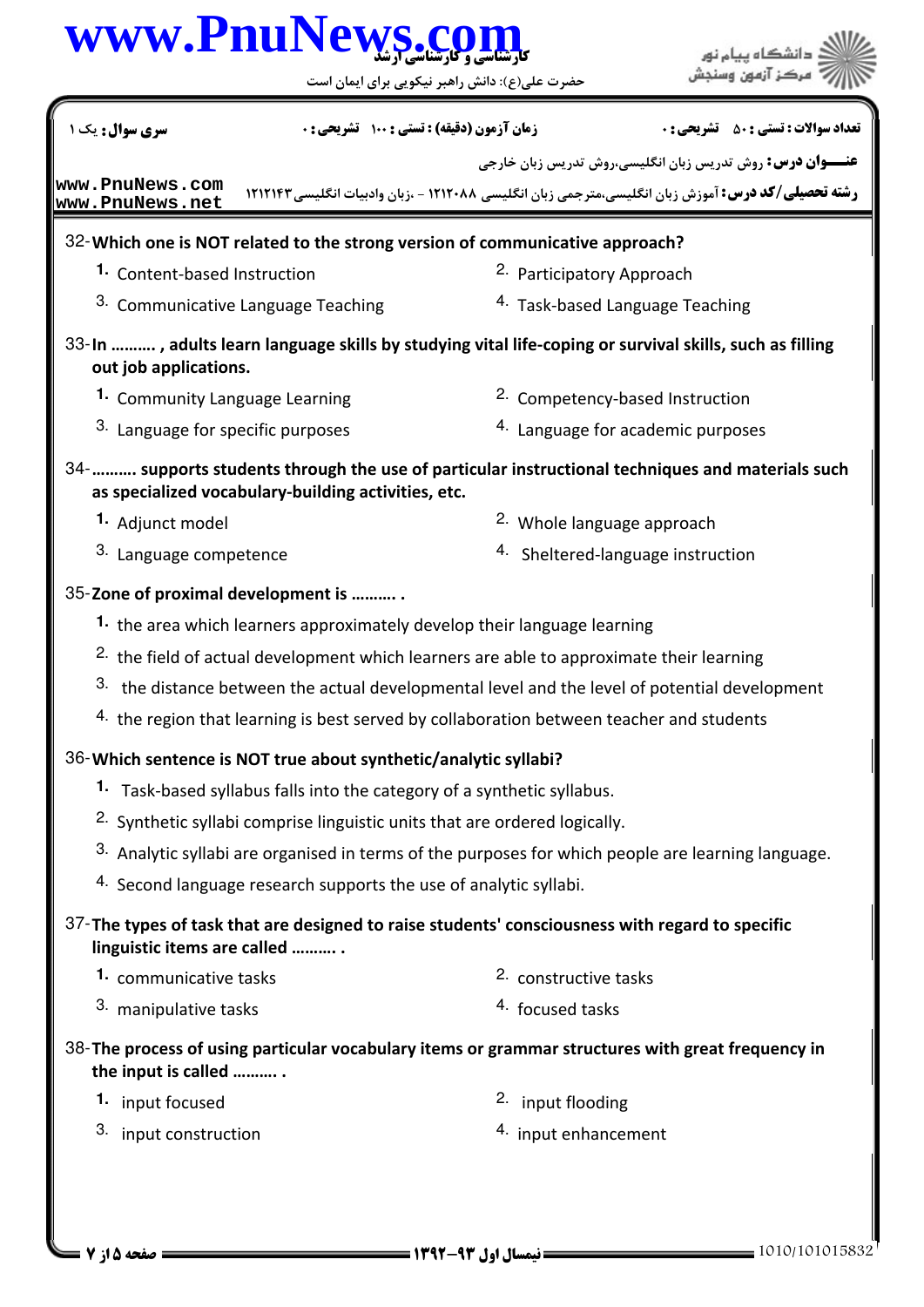|                                                                                                                       |                                                                                                 | www.PnuNews.co                 | دانشڪاه پيام نور<br>مرڪز آزمون وسنجش                                                                      |
|-----------------------------------------------------------------------------------------------------------------------|-------------------------------------------------------------------------------------------------|--------------------------------|-----------------------------------------------------------------------------------------------------------|
|                                                                                                                       | حضرت علی(ع): دانش راهبر نیکویی برای ایمان است                                                   |                                |                                                                                                           |
| <b>سری سوال :</b> یک ۱                                                                                                | زمان آزمون (دقیقه) : تستی : 100 تشریحی : 0                                                      |                                | <b>تعداد سوالات : تستي : 50 ٪ تشريحي : 0</b>                                                              |
|                                                                                                                       |                                                                                                 |                                | <b>عنـــوان درس:</b> روش تدریس زبان انگلیسی،روش تدریس زبان خارجی                                          |
| www.PnuNews.com<br>www.PnuNews.net                                                                                    |                                                                                                 |                                | <b>رشته تحصیلی/کد درس:</b> آموزش زبان انگلیسی،مترجمی زبان انگلیسی ۱۲۱۲۰۸۸ - ،زبان وادبیات انگلیسی ۱۲۱۲۱۴۲ |
| 39-The type of task in which the students are each given part of information need to complete the<br>task is known as |                                                                                                 |                                |                                                                                                           |
| 1. information-gap                                                                                                    |                                                                                                 | <sup>2.</sup> reasoning-gap    |                                                                                                           |
| 3. jigsaw task                                                                                                        |                                                                                                 | 4. opinion-gap                 |                                                                                                           |
| 40-  tasks stimulate the students to write or speak meaningfully.                                                     |                                                                                                 |                                |                                                                                                           |
| 1. Output-prompting                                                                                                   |                                                                                                 | 2. Opinion-gap tasks           |                                                                                                           |
| 3. Unfocused tasks                                                                                                    |                                                                                                 | 4. Reasoning-gap tasks         |                                                                                                           |
| 41-The study of how identity and power relations are constructed in language is called                                |                                                                                                 |                                |                                                                                                           |
| 1. expanding circle                                                                                                   |                                                                                                 | <sup>2.</sup> Lingua Franca    |                                                                                                           |
| 3. literacies                                                                                                         |                                                                                                 | 4. critical discourse analysis |                                                                                                           |
| 42-The approach to teaching that aims to create a more egalitarian society by raising awareness of                    | social injustice as a necessary part of the curriculum is called                                |                                |                                                                                                           |
| <sup>1</sup> critical pedagogy                                                                                        |                                                                                                 | 2. multicompetence             |                                                                                                           |
| 3. plurilingual                                                                                                       |                                                                                                 | <sup>4.</sup> literacies       |                                                                                                           |
| 43-Which one best describes the difference between participatory approach and content-based<br>approach?              |                                                                                                 |                                |                                                                                                           |
|                                                                                                                       | 1. In participatory approach, any forms that are worked upon emerge from the content.           |                                |                                                                                                           |
|                                                                                                                       | <sup>2.</sup> In participatory approach, the content is based on issues of concern to students. |                                |                                                                                                           |
|                                                                                                                       | 3. In content-based approach, students receive feedback on their level of success.              |                                |                                                                                                           |
|                                                                                                                       | 4. In content-based approach, it begins with content that is meaningful to the students.        |                                |                                                                                                           |
| 44-Strategies that involve learners interacting and manipulating what is to be learned are called<br>strategies.      |                                                                                                 |                                |                                                                                                           |
| 1. cognitive                                                                                                          | 2. metacognitive                                                                                | 3. communicative               | 4. affective                                                                                              |
| 45-The principle of positive  implies that the students are not thinking competitively but rather<br>cooperatively.   |                                                                                                 |                                |                                                                                                           |
| 1. independence                                                                                                       |                                                                                                 | 2. interference                |                                                                                                           |
| 3. interdependence                                                                                                    |                                                                                                 | 4. reinforcement               |                                                                                                           |
| 46-The ability to use language effectively and creatively is related to  intelligence.                                |                                                                                                 |                                |                                                                                                           |
|                                                                                                                       |                                                                                                 |                                |                                                                                                           |